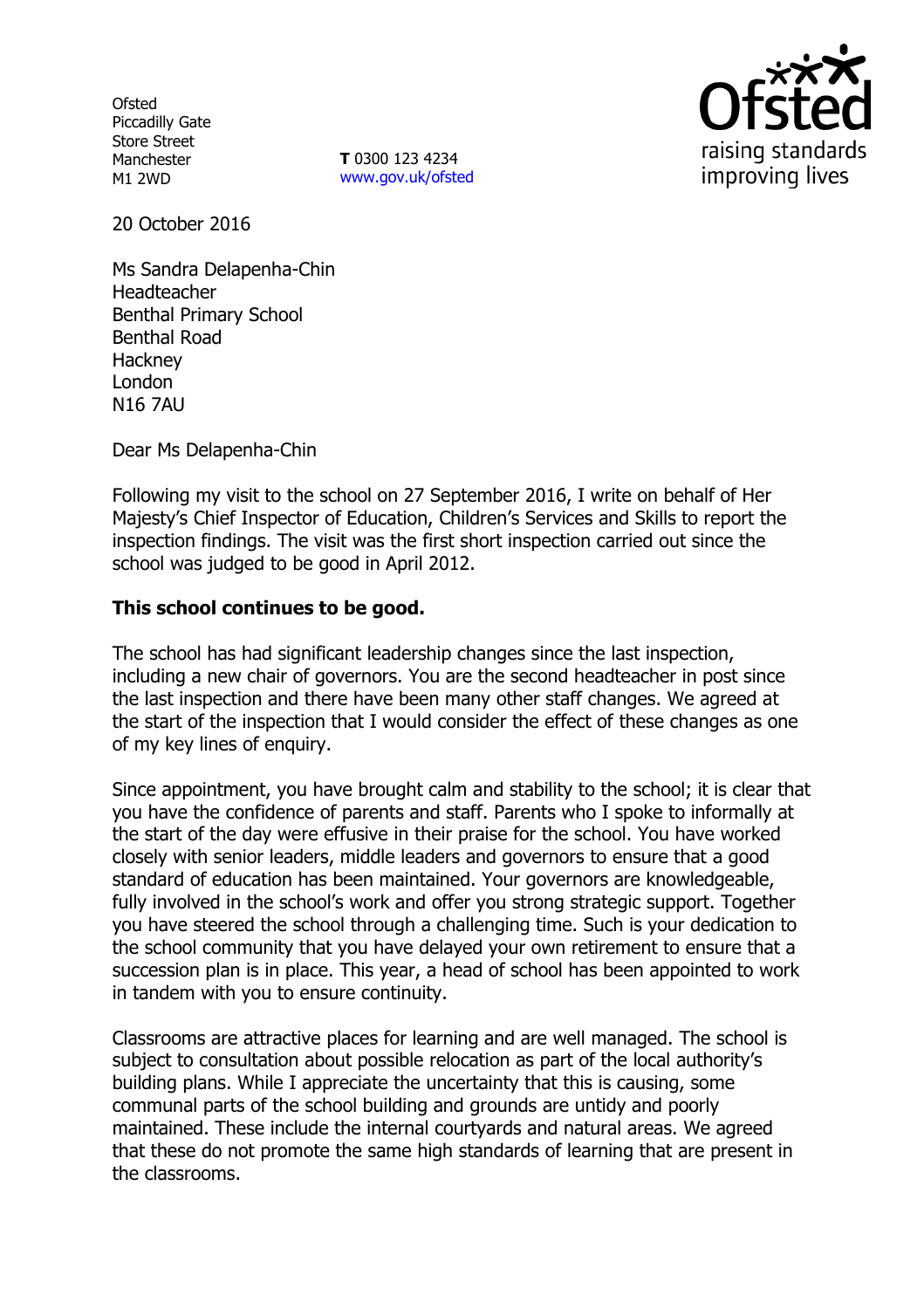

# **Safeguarding is effective.**

The leadership team has ensured that all safeguarding arrangements are fit for purpose. Records are appropriately detailed and of high quality. All checks for the recruitment of staff suitable to work with children are in place. The designated safeguarding lead is well known to all and procedures are clearly understood and followed. Clear systems are in place for making referrals when concerns arise. Links with external agencies are strong, including with the local authority designated office for safeguarding.

Pupils report that they feel safe in school and know they are listened to when raising a concern.

## **Inspection findings**

- To ascertain that the school remained good, one of my key lines of enguiry was about writing. Test results in 2015 had suggested that disadvantaged lowattaining pupils in key stage 1 were not making enough progress in key stage 2. You agreed, and told me that your leadership team had already identified this as a key priority for the school.
- On visiting classrooms, it became clear that a wide range of good writing opportunities are available across the curriculum. Progress in writing is visible in pupils' books across year groups; pupils benefit from editing their work and responding to teachers' marking. However, we agreed that the most able pupils from disadvantaged backgrounds could be given greater challenge in their writing tasks. At present, there are not enough opportunities for them to write more extended pieces in a greater variety of writing styles.
- My observations in lessons and pupils' books support the improvements seen in the provisional 2016 results. These show that 74% of pupils attained the expected standard for writing and 19% attained at a greater depth than this.
- You have shown a commitment to raise this further through joining a local authority based support programme to raise the attainment of reading and writing.
- My second line of enquiry was about reading. This was because provisional 2016 results show that only 43% of pupils reached the expected standard in reading at the end of Year 6. You were disappointed, but you took immediate action. Your leadership team has worked closely with the local authority school improvement partner to put strategies in place to address this. This includes a new reading scheme across key stage 2 and a 20-week programme to support less confident readers. Greater challenge for the most able readers from disadvantaged backgrounds to attain higher levels of attainment is a significant part of this work.
- $\blacksquare$  Through inspection, I found that key stage 1 pupils are being taught to use a wide range of strategies to support their reading. Phonics is taught well.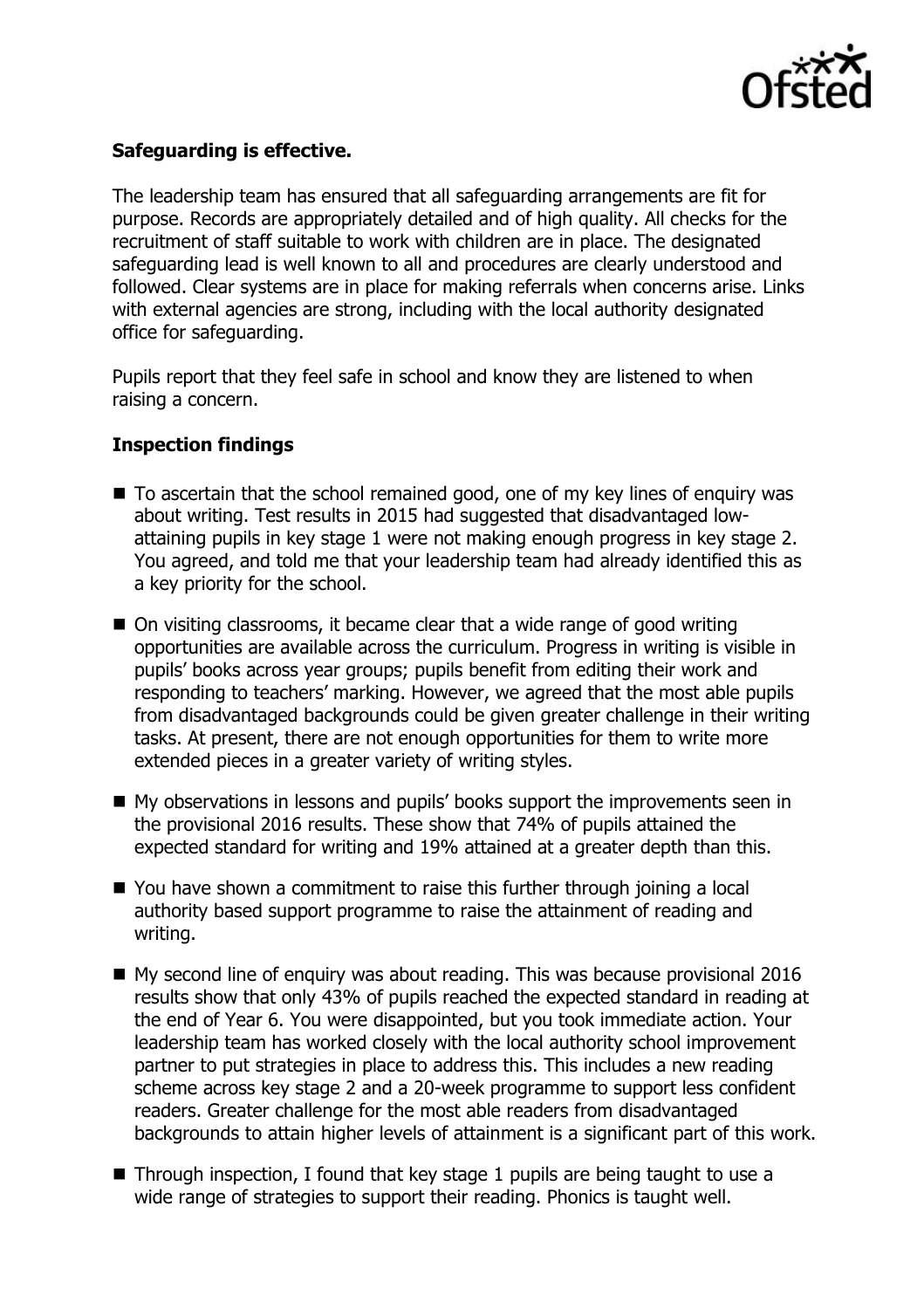

- I found that the more rigorous and robust reading programme across key stage 2 is extending reading opportunities for pupils.
- Adults listen to pupils read more frequently through quided sessions. The teaching of reading has a clearer focus on inference and deduction to support comprehension skills.
- New programmes have also been introduced to focus on the learning needs of less confident readers. This is beginning to show strong improvement.
- To improve further, we agreed that the most able pupils could be better challenged by a wider range of genre and more ambitious texts.
- My final line of enquiry was about attendance. The most recent published information suggested that particular groups of pupils were persistently absent much more than is the case nationally. Discussions with school leaders and scrutiny of records quickly explained why individual pupils were absent. I am content that the school has strong and effective strategies in place to monitor and improve attendance.

## **Next steps for the school**

- Increase the challenge and raise expectations in writing for the most able pupils from disadvantaged backgrounds by encouraging them to write more extended pieces in a greater variety of writing styles.
- Ensure that the most able pupils are better challenged by reading a wider range of genres and more ambitious texts.
- Ensure that all communal areas of the school promote high standards of learning, and that any proposed future school relocation does not detract from continued good standards of education at Benthal Primary School.

I am copying this letter to the chair of the governing body and the director of children's services for Hackney. This letter will also be published on the Ofsted website.

Yours sincerely

Tom Canning **Ofsted Inspector**

### **Information about the inspection**

During this inspection, I held several meetings with you and the head of school. I met with representatives of the governing body and a representative of the local authority. I met with the special educational needs coordinator and safeguarding